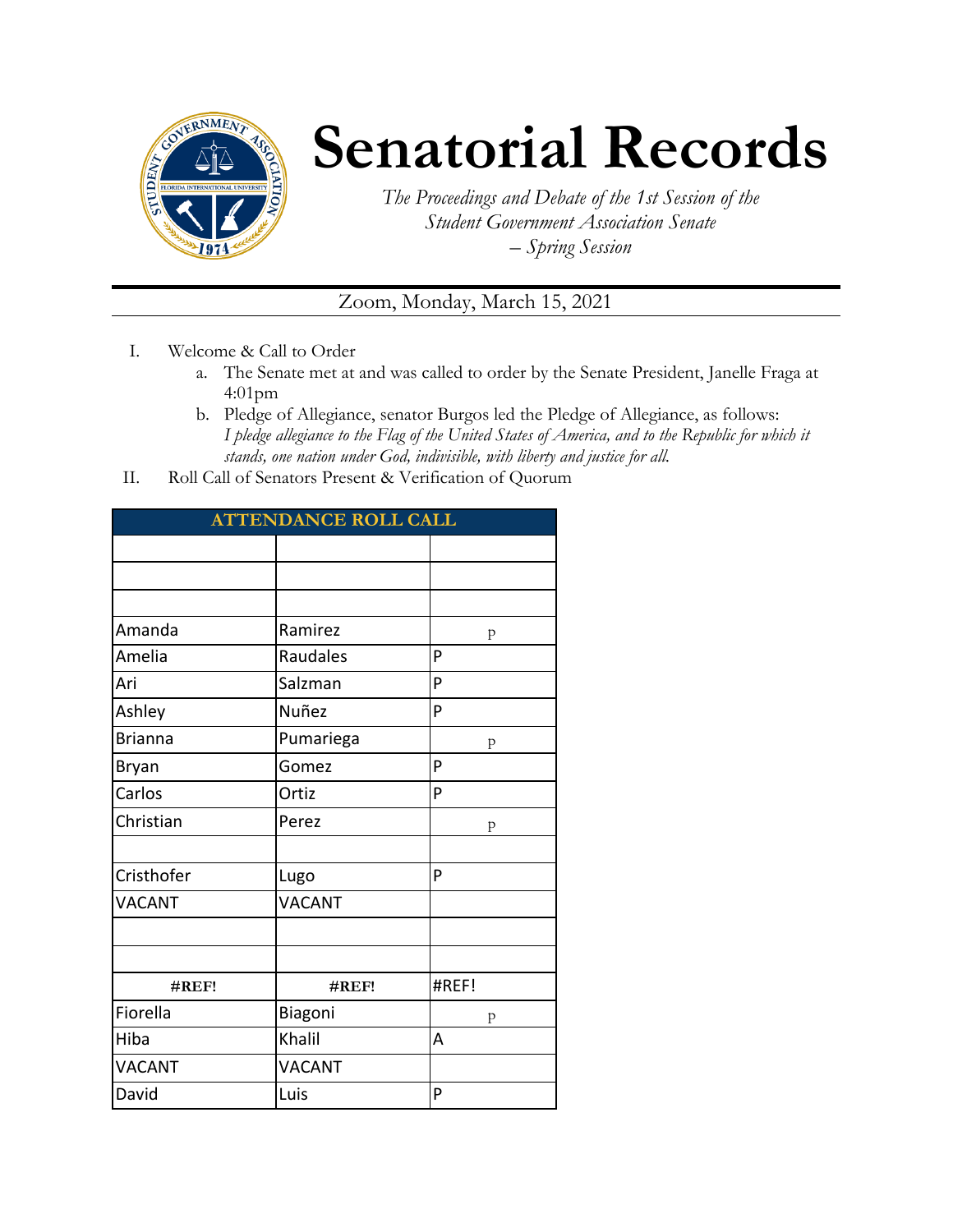| James                 | Magee          | P                  |
|-----------------------|----------------|--------------------|
| Janelle               | Fraga          | P                  |
| Jocelyn               | Correa         | p                  |
|                       |                |                    |
| Jordan Morejon        | Castelli       | А                  |
| Julio                 | <b>Burgos</b>  | P                  |
| Kamila                | Fernandez      | p                  |
| Karla Sofia           | Perez          | p                  |
|                       |                |                    |
|                       |                |                    |
| #REF!                 | #REF!          | #REF!              |
| Nicholas              | Velazquez      |                    |
| <b>Nicholas</b>       | Pastrana       | P                  |
| Nitya                 | Ramalingam     | P                  |
| Rafael                | Vasquez        | P                  |
| Salma                 | Atassi         | P                  |
| Sandro                | Alvarez        | P                  |
| Sergio                | Reyes          | a                  |
| #REF!                 | #REF!          | #REF!              |
| <b>SENATE SEATS</b>   | 37             |                    |
| <b>VACANT SEATS</b>   | $\overline{2}$ | <b>QUORUM</b>      |
| <b>SENATORS</b>       |                | <b>ESTABLISHED</b> |
| <b>PRESENT</b>        | 34             |                    |
| <b>AMT FOR QUORUM</b> | 18             |                    |

III. Approval of the Minutes from March 8, 2021

- a. senator mandall moves to approve minutes from march 8th, senator ramirez seconds. motion passes
- IV. Adoption of the Agenda
	- a. senator luis moves to adopt todays agenda. senator Mandall seconds. motion passes.
- V. Invited Speakers
	- a. Elections Commissioner Daniela Mederos
- VI. Committee Reports
	- a. Appropriations Committee
		- i. new meeting day is set to thursday at 5
		- ii. waiting on appropriation to get to work
		- iii. If you have any questions, please contact sgafinance@fiu.edu
	- b. Committee on Rules and Administration
		- i. went over one piece of legislation, a resolution specifically
		- ii. submitted proposal for more swinging benches around campus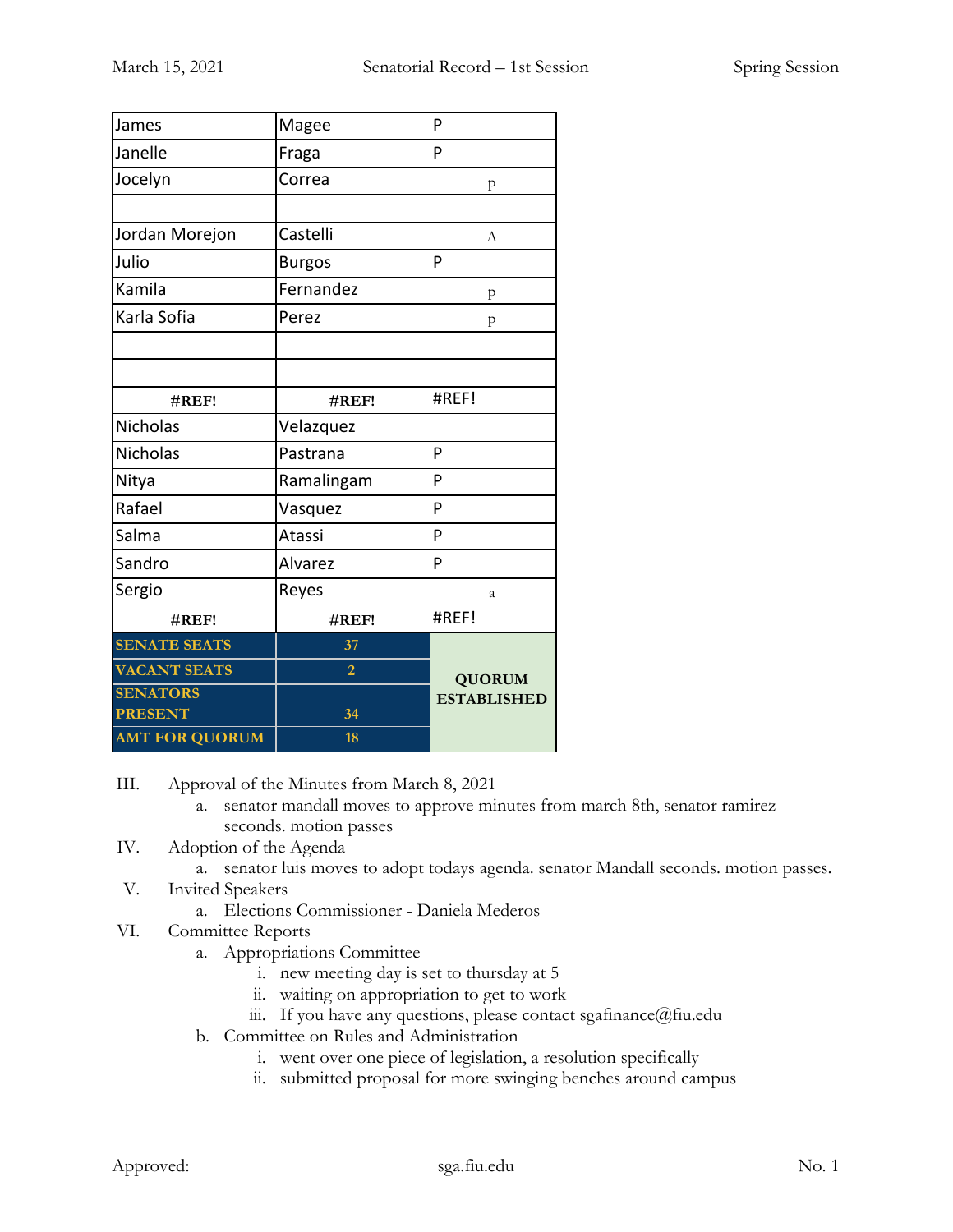- iii. already collaborating with fellow senators, don't hesitate to reach out for help if need be
- iv. If you have any questions, please contact sgarules $@$ fiu.edu
- c. University Sustainability and Innovation Committee
	- i. we will be meeting most likely tomorrow to talk about biodegradable confetti initiative
	- ii. If you have any questions, please contact fbiag002@fiu.edu
- d. Student Health and Well-being Committee
	- i. brainstorming ideas around wellness and recreation center
	- ii. finalizing meetings as well as logistics for WRC initiatives
	- iii. we will also be reaching out to BBC campus for their gym as well
	- iv. If you have any questions, please contact sgahealth $@$ fiu.edu
- e. Student Life and Academic Concerns Committee
	- i. another meet your dean event on april 9th
	- ii. If you have any questions, please contact sgaadvocacy@fiu.edu
- f. Graduate and Professional Students Committee
	- i. GSAW is being prepared for march 24th
		- 1. we have events april 8th as well as april 9th
	- ii. If you have any questions, please contact GPSCchair@fiu.edu
- VII. Executive Board Reports
	- a. Senate President Fraga
		- i. CASE, business, hospitality, CARTA, engineering, honors, law all have deans that have already confirmed theyll be in attendance for next meet your dean event
		- ii. focusing on senator magees honorlock initiative
			- 1. honorlock has issued a message in regards to the nuances of the legislation
			- 2. would we be interested in pop-up tabling for student concern document?
		- iii. grand opening of pollo tropical in GC today!
		- iv. If you have any questions, please email sgasenatep@fiu.edu
	- a. Senate President Pro Tempore Gomez
		- i. committee chairs and vice chairs, please make sure to complete your committee meeting minutes and upload them to the google drive
		- ii. also making sure the authors of legislation sign their names
		- i. If you have any questions, please email sgaprotemp@fiu.edu
	- b. Floor Leader Natteri
		- i. reaching out to all the chairs and asking what initiatives we are all planning and working on
		- ii. a template will be sent to all committee chairs in order to boost accountability
		- iii. If you have any questions, please email sgafloor@fiu.edu
	- c. President Valdes
		- i. i will be going to tallahassee to advocate for the student body based on the bright future senate initiative senate bill (86 state financial aid)
		- ii. 29 senators vote in favor of president valdes' executive order against this initiative
		- iii. If you have any questions, please email sgapres@fiu.edu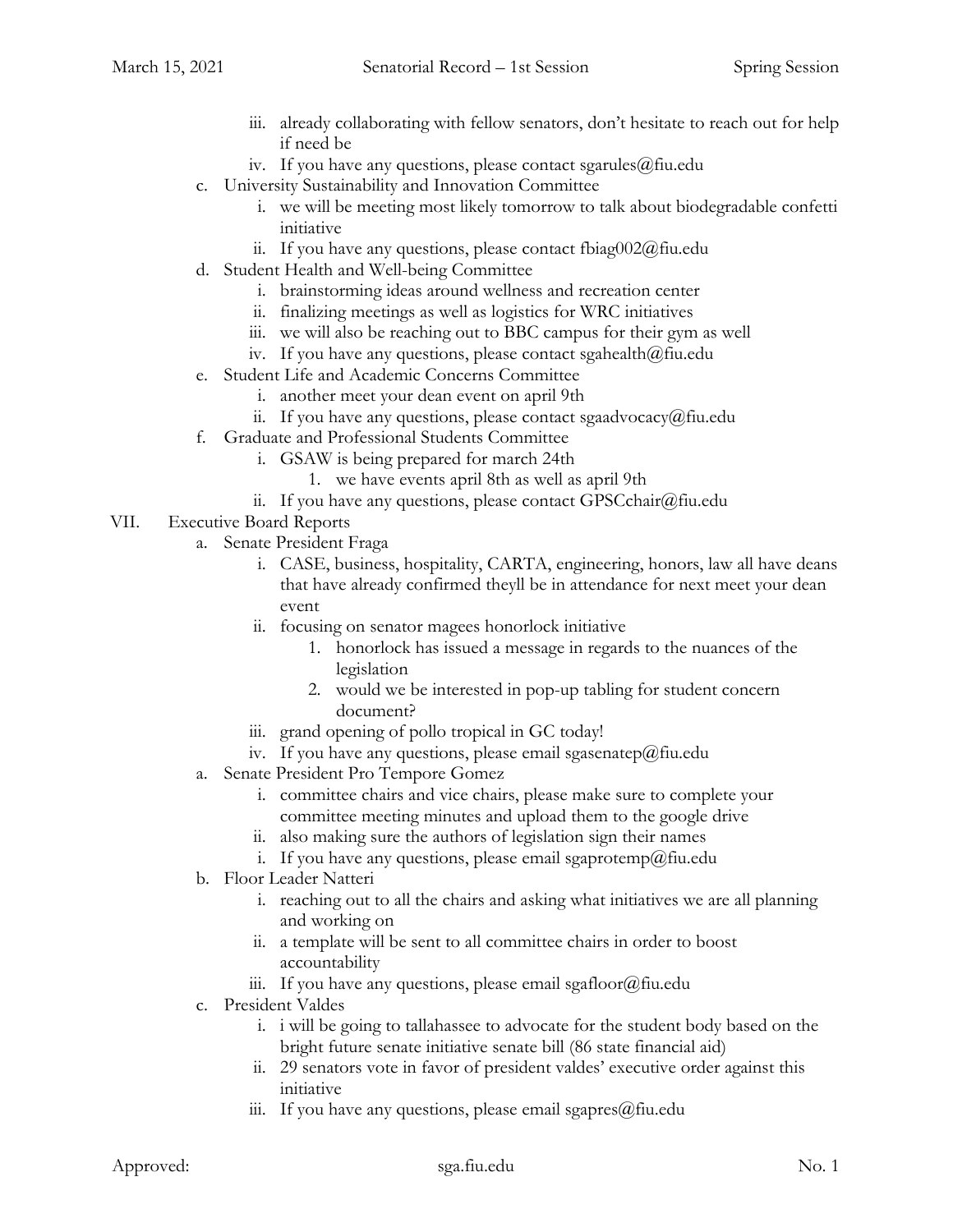- d. Vice President Ibarria
	- i. this coming wednesday we have our covid 19 forum with university leadership
	- ii. let us know if you need the flier to market properly
	- iii. if you have any questions, please email sgavp $@$ fiu.edu
- e. Comptroller Rubido
	- i. If you have any questions, please email sgacomptroll@fiu.edu
- f. Executive Administrator Vale
	- i. meet with panther now every week, i would like to give them more information on the goings on in senate, if there are any surveys or initiatives we are working on please let me know so i can share them.
	- ii. If you have any questions, please email sgaexecadmin $@$ fiu.edu
- g. Biscayne Bay Governor Ofano
	- i. If you have any questions, please email sgagovernor $(\partial)$ fiu.edu
- h. Chief Justice De La Osa
	- i. If you have any questions, please email sgajud@fiu.edu
- VIII. Vetoed Legislation
- IX. Unfinished Business
- X. Second Readings
	- a. SR 01. 002 On-campus Beautification Act
		- i. senator pastrana moves to go into voting, senator nunez seconds. motion passes
		- ii. senator nunez moves to vote by unanimous consent, senator ortiz seconds. motion fails

| <b>VOTE ON</b> |           |   |   |                                                                                             |  |
|----------------|-----------|---|---|---------------------------------------------------------------------------------------------|--|
|                |           |   |   |                                                                                             |  |
|                |           |   |   |                                                                                             |  |
|                |           |   |   | #REF!                                                                                       |  |
| Amanda         | Ramirez   | P |   |                                                                                             |  |
| Amelia         | Raudales  | P | Y |                                                                                             |  |
| Ari            | Salzman   | P | Ý |                                                                                             |  |
| Ashley         | Nuñez     | P | Y |                                                                                             |  |
| <b>Brianna</b> | Pumariega | P | Ý |                                                                                             |  |
|                |           |   |   | we have not discussed it for<br>more than 4 minutes, and we<br>have not discussed it in our |  |
| Bryan          | Gomez     | P | N | second reading                                                                              |  |
| Carlos         | Ortiz     | P | Y |                                                                                             |  |
| Christian      | Perez     | P | Ý |                                                                                             |  |
|                |           |   |   |                                                                                             |  |
| Cristhofer     | Lugo      | P | Y |                                                                                             |  |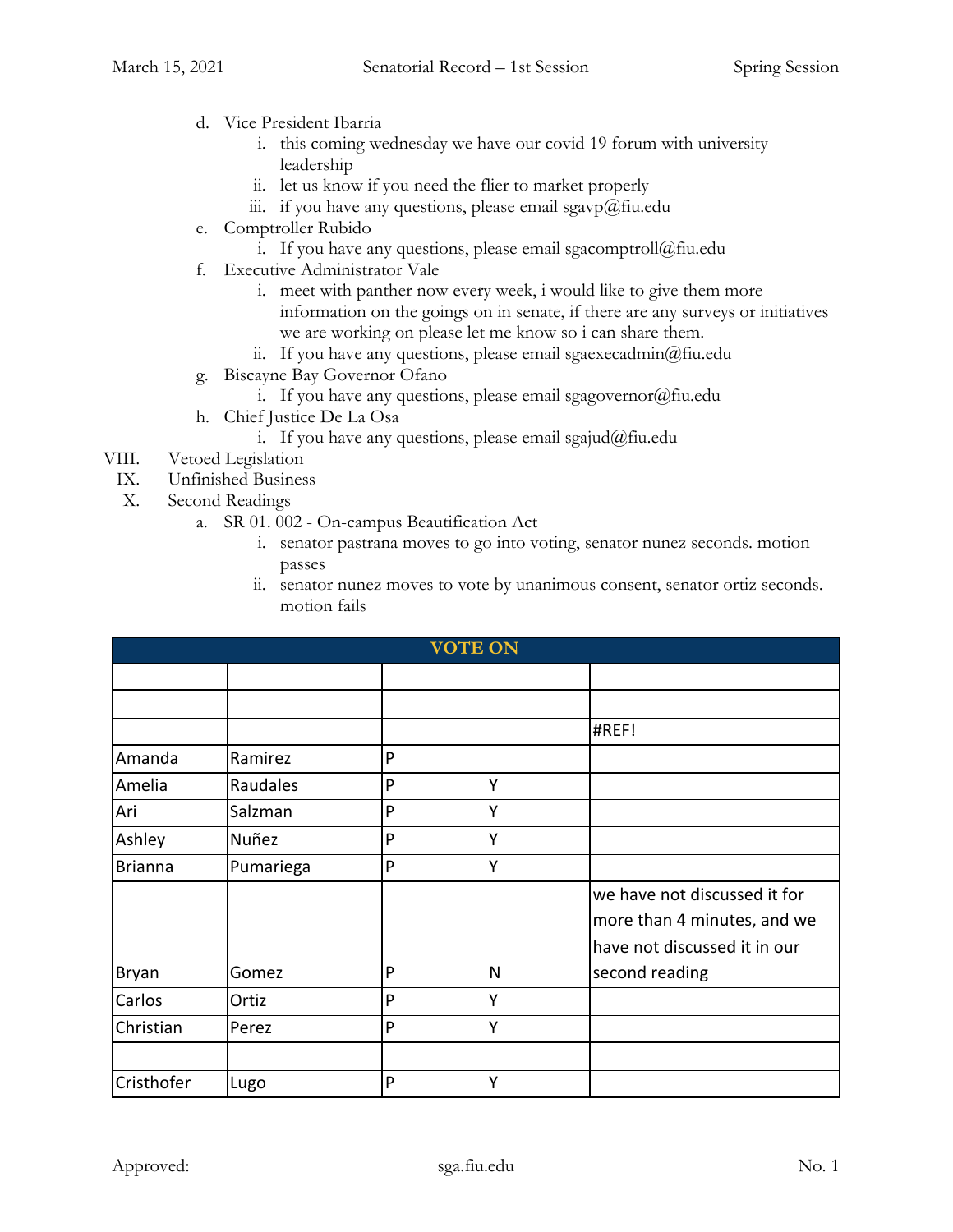| <b>VACANT</b>    | <b>VACANT</b>             |                |                         |                                  |
|------------------|---------------------------|----------------|-------------------------|----------------------------------|
|                  |                           |                |                         |                                  |
|                  |                           |                |                         |                                  |
| #REF!            | #REF!                     | #REF!          | #REF!                   | #REF!                            |
| #REF!            | #REF!                     | #REF!          | #REF!                   | #REF!                            |
| Hiba             | Khalil                    | A              |                         |                                  |
| <b>VACANT</b>    | <b>VACANT</b>             |                |                         |                                  |
|                  |                           |                |                         | we have not discussed the        |
|                  |                           |                |                         | legislation very long as well as |
|                  |                           |                |                         | not discussed proper covid 19    |
| David            | Luis                      | P              | N                       | protocols for this legilsation   |
| James            | Magee                     | P              | A                       |                                  |
| Janelle          | Fraga                     | P              | Υ                       |                                  |
| Jocelyn          | Correa                    | P              | Υ                       |                                  |
| Jordan           |                           |                |                         |                                  |
|                  | Castelli                  | P              | Υ                       |                                  |
| Morejon<br>Julio |                           | P              | Ÿ                       |                                  |
|                  | <b>Burgos</b>             |                | Υ                       |                                  |
| Kamila           | Fernandez                 | P              |                         |                                  |
| Karla Sofia      | Perez                     | P              | Ÿ                       |                                  |
|                  |                           |                |                         |                                  |
| #REF!            | #REF!                     | #REF!          | #REF!                   | #REF!                            |
|                  |                           |                |                         |                                  |
| <b>Nicholas</b>  | Pastrana                  | P              | Υ                       |                                  |
| Nitya            | Ramalingam                | $\mathsf{P}$   | Υ                       |                                  |
| Rafael           | Vasquez                   | ${\sf P}$      | Υ                       |                                  |
| Salma            | Atassi                    | P              | Υ                       |                                  |
| Sandro           | Alvarez                   | ${\sf P}$      | Υ                       |                                  |
| Sergio           | Reyes                     | P              |                         |                                  |
| #REF!            | #REF!                     | #REF!          | #REF!                   | #REF!                            |
|                  |                           | <b>YAY</b>     | 28                      |                                  |
|                  | <b>QUORUM ESTABLISHED</b> | <b>NAY</b>     | $\overline{\mathbf{3}}$ | <b>PASS</b>                      |
|                  |                           | <b>ABSTAIN</b> | $\mathbf{1}$            |                                  |

senator lugo moves to go into discussion for 2 minutes, senator sutton seconds. motion passes

senator luis moves to go into discussion for 4 minutes, senator rodriguez seconds. motion passes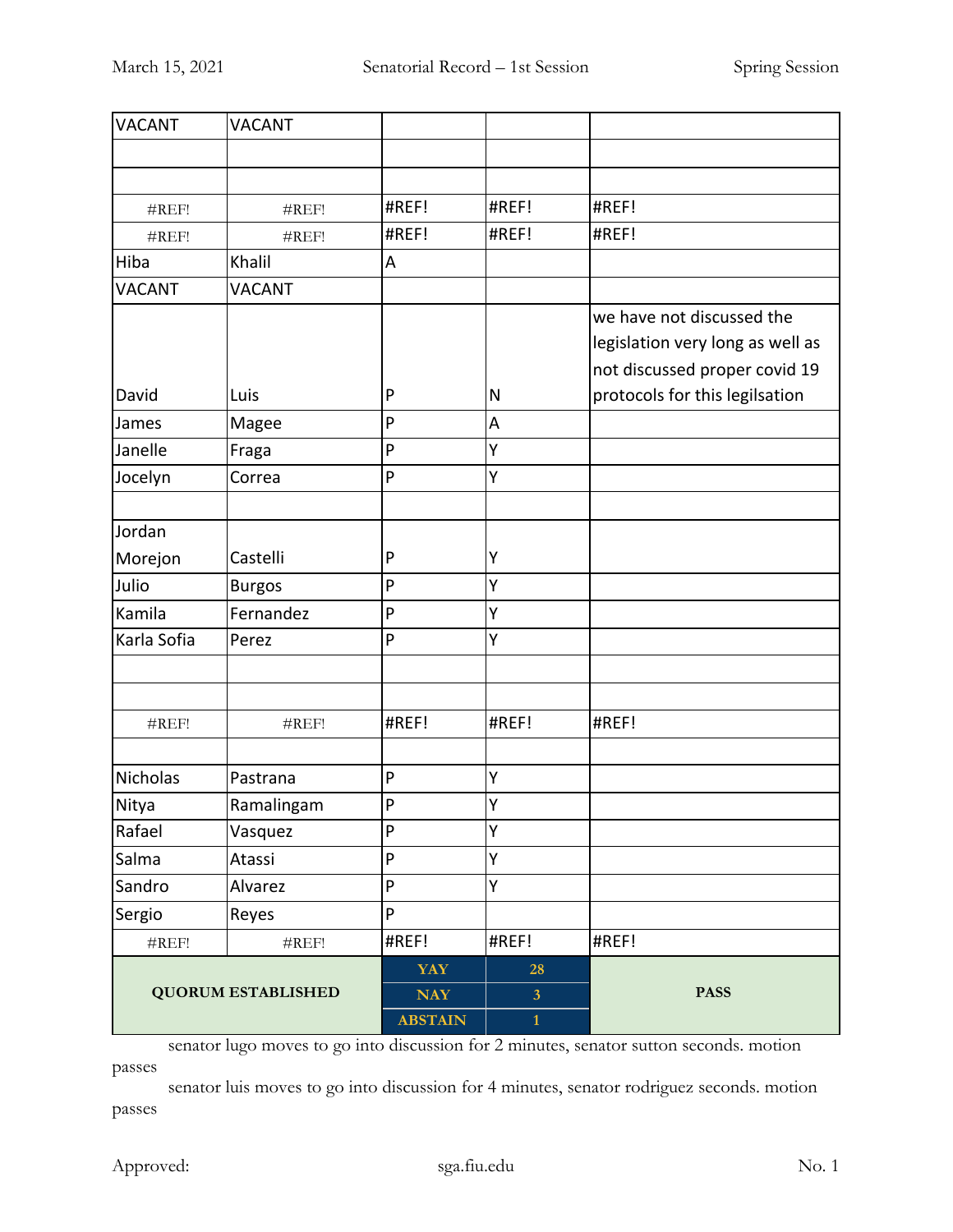senator pumariega moves to extend discussion for 1 minute, senator burgos seconds. motion passes

- b. SR 01. 001 Library Optimization of Rentals and Adjustment Execution (LORAX) Act
	- i. senator velasquez moves to go into 5 minute q&a period, senator mandall seconds, motion passes.
	- ii. senator pastrana moves to extend q&a period for 3 minutes, senator ortiz seconds
	- iii. senator velasquez moves to extend q&a period for 2 minutes, senator salzman seconds. motion passes
	- iv. senator ortiz moves to go into 5 minute discussion, senator salzman seconds. motion passes

|                |               |       | <b>VOTE ON</b> |                                  |
|----------------|---------------|-------|----------------|----------------------------------|
|                |               |       |                |                                  |
|                |               |       |                |                                  |
|                |               |       |                | #REF!                            |
| Amanda         | Ramirez       | P     |                |                                  |
| Amelia         | Raudales      | P     |                |                                  |
| Ari            | Salzman       | P     | Υ              |                                  |
| Ashley         | Nuñez         | P     |                |                                  |
| <b>Brianna</b> | Pumariega     | P     |                |                                  |
|                |               |       |                | we have not discussed it for     |
|                |               |       |                | more than 4 minutes, and we      |
|                |               |       |                | have not discussed it in our     |
| Bryan          | Gomez         | P     | Υ              | second reading                   |
| Carlos         | Ortiz         | P     | Ý              |                                  |
| Christian      | Perez         | P     | Y              |                                  |
|                |               |       |                |                                  |
| Cristhofer     | Lugo          | P     | N              |                                  |
| <b>VACANT</b>  | <b>VACANT</b> |       |                |                                  |
|                |               |       |                |                                  |
|                |               |       |                |                                  |
| #REF!          | #REF!         | #REF! | #REF!          | #REF!                            |
| #REF!          | #REF!         | #REF! | #REF!          | #REF!                            |
| Hiba           | Khalil        | A     |                |                                  |
| <b>VACANT</b>  | <b>VACANT</b> |       |                |                                  |
|                |               |       |                | we have not discussed the        |
|                |               |       |                | legislation very long as well as |
| David          | Luis          | P     | N              | not discussed proper covid 19    |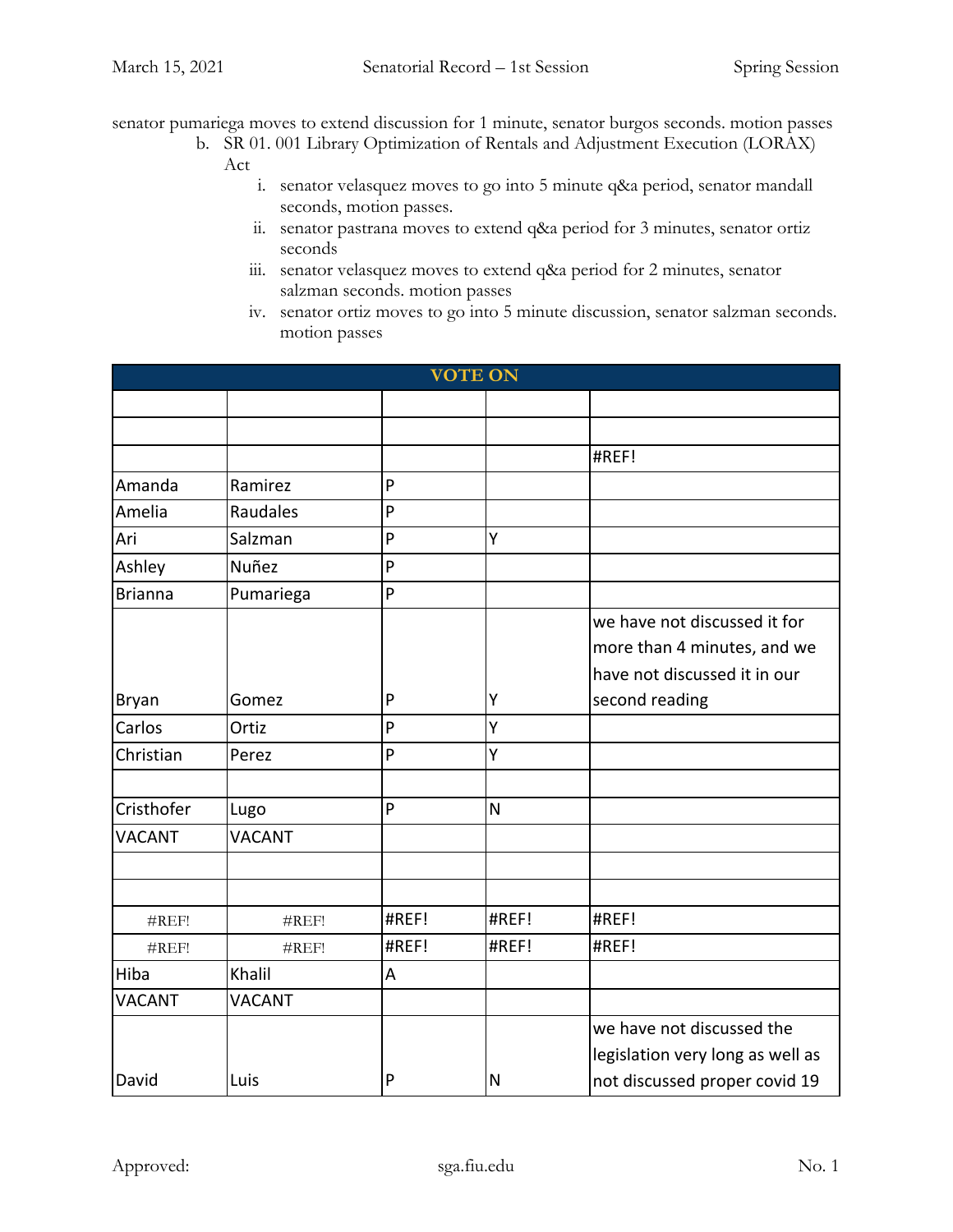|                           |               |                |                         | protocols for this legilsation |
|---------------------------|---------------|----------------|-------------------------|--------------------------------|
| James                     | Magee         | P              | Υ                       |                                |
| Janelle                   | Fraga         | P              | N                       |                                |
| Jocelyn                   | Correa        | P              |                         |                                |
|                           |               |                |                         |                                |
| Jordan                    |               |                |                         |                                |
| Morejon                   | Castelli      | P              | Υ                       |                                |
| Julio                     | <b>Burgos</b> | P              | $\overline{\mathsf{N}}$ |                                |
| Kamila                    | Fernandez     | P              | N                       |                                |
| Karla Sofia               | Perez         | P              | $\overline{\mathsf{N}}$ |                                |
|                           |               |                |                         |                                |
|                           |               |                |                         |                                |
| #REF!                     | #REF!         | #REF!          | #REF!                   | #REF!                          |
|                           |               |                |                         |                                |
| <b>Nicholas</b>           | Pastrana      | P              | Y                       |                                |
| Nitya                     | Ramalingam    | P              | $\overline{\mathsf{N}}$ |                                |
| Rafael                    | Vasquez       | P              | $\overline{\mathsf{N}}$ |                                |
| Salma                     | Atassi        | P              | Υ                       |                                |
| Sandro                    | Alvarez       | P              | $\overline{\mathsf{N}}$ |                                |
| Sergio                    | Reyes         | P              |                         |                                |
| #REF!                     | #REF!         | #REF!          | #REF!                   | #REF!                          |
|                           |               | <b>YAY</b>     | 15                      |                                |
| <b>QUORUM ESTABLISHED</b> |               | <b>NAY</b>     | 12                      | <b>PASS</b>                    |
|                           |               | <b>ABSTAIN</b> | $\bf{0}$                |                                |

- v. senator sutton moves to go into 5 minute discussion, senator correa seconds. motion passes
- vi. speaker pro temp gomez moves to amend the resolution to put a focus group into the procedure
- vii. senator luis moves to go into voting, senator velasquez seconds. motion passes

| <b>VOTE ON</b> |          |  |   |       |  |
|----------------|----------|--|---|-------|--|
|                |          |  |   |       |  |
|                |          |  |   |       |  |
|                |          |  |   | #REF! |  |
| Amanda         | Ramirez  |  |   |       |  |
| Amelia         | Raudales |  | A |       |  |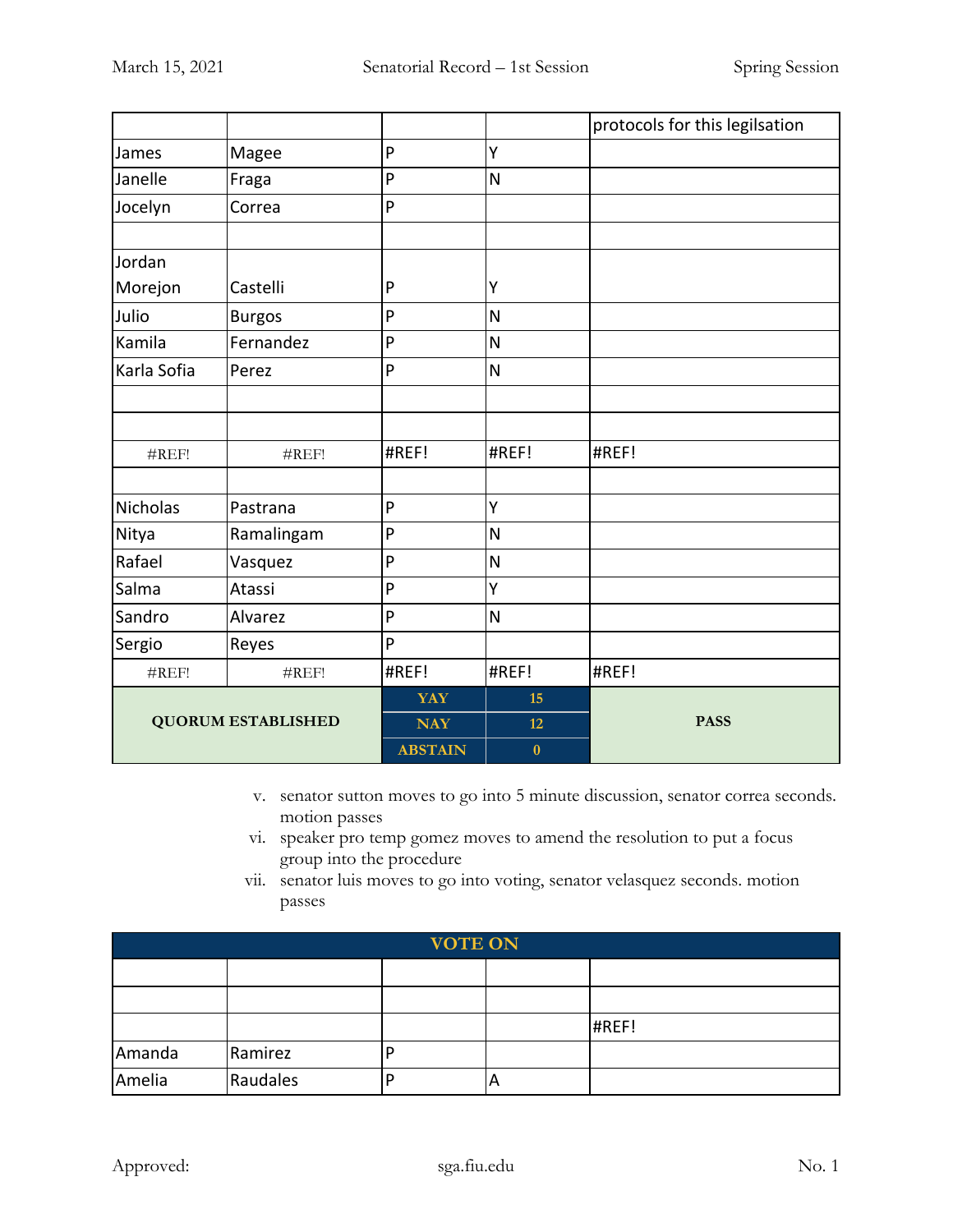| Ari               | Salzman       | P            | Υ                       |       |
|-------------------|---------------|--------------|-------------------------|-------|
| Ashley            | Nuñez         | ${\sf P}$    |                         |       |
| <b>Brianna</b>    | Pumariega     | ${\sf P}$    | A                       |       |
| Bryan             | Gomez         | ${\sf P}$    | Υ                       |       |
| Carlos            | Ortiz         | P            | $\overline{\mathsf{N}}$ |       |
| Christian         | Perez         | $\mathsf{P}$ | Υ                       |       |
|                   |               |              |                         |       |
| Cristhofer        | Lugo          | P            | Υ                       |       |
| <b>VACANT</b>     | <b>VACANT</b> |              |                         |       |
|                   |               |              |                         |       |
|                   |               |              |                         |       |
| #REF!             | #REF!         | #REF!        | #REF!                   | #REF! |
| #REF!             | #REF!         | #REF!        | #REF!                   | #REF! |
| Hiba              | Khalil        | A            |                         |       |
| <b>VACANT</b>     | <b>VACANT</b> |              |                         |       |
| David             | Luis          | $\mathsf{P}$ | Υ                       |       |
| James             | Magee         | $\mathsf{P}$ | Y                       |       |
| Janelle           | Fraga         | ${\sf P}$    | Υ                       |       |
| Jocelyn           | Correa        | $\mathsf{P}$ | Y                       |       |
|                   |               |              |                         |       |
| Jordan            |               |              |                         |       |
| Morejon           | Castelli      | $\mathsf{P}$ | Υ                       |       |
| Julio             | <b>Burgos</b> | $\mathsf{P}$ | Υ                       |       |
| Kamila            | Fernandez     | ${\sf P}$    | Υ                       |       |
| Karla Sofia       | Perez         | $\mathsf{P}$ | Y                       |       |
|                   |               |              |                         |       |
| #REF!             | #REF!         | #REF!        | #REF!                   | #REF! |
|                   |               |              |                         |       |
| Nicholas          | Pastrana      | P            | Υ                       |       |
| Nitya             | Ramalingam    | ${\sf P}$    | Υ                       |       |
| Rafael            | Vasquez       | ${\sf P}$    | Y                       |       |
| Salma             | Atassi        | P            | Υ                       |       |
| Sandro            | Alvarez       | P            | ${\sf N}$               |       |
| Sergio            | Reyes         | P            |                         |       |
| $\#\mathrm{REF}!$ | #REF!         | #REF!        | #REF!                   | #REF! |